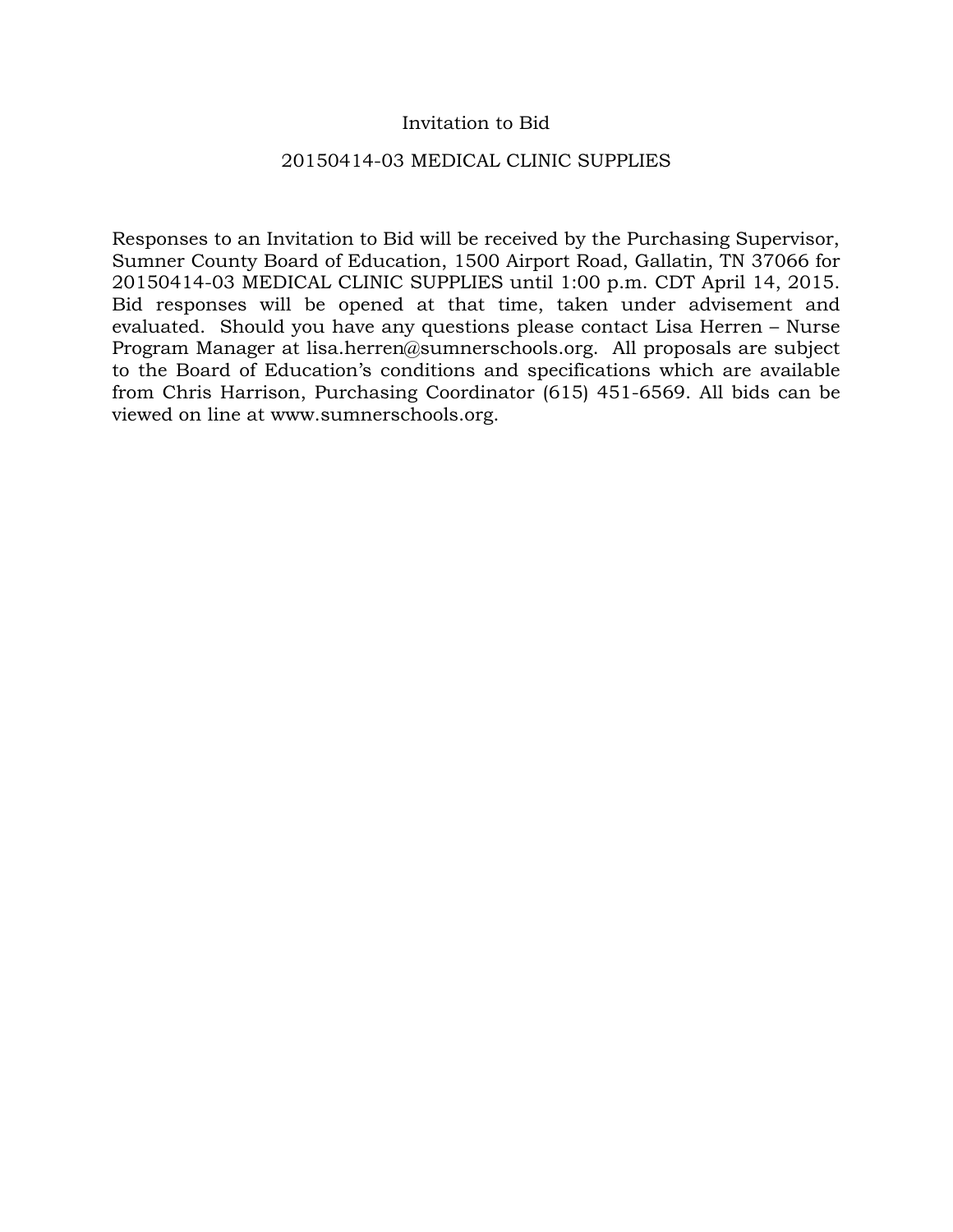#### **NOTICE TO RESPONDENTS**

Responses to an Invitation to Bid will be received by the Purchasing Supervisor in the SUPPORT SERVICE FACILITY CONFERENCE ROOM, Sumner County Board of Education, 1500 Airport Road Gallatin, TN 37066. They will be received until **1:00 P.M. Local Time APRIL 14, 2015** for **20150414-03 MEDICAL CLINIC SUPPLIES**, at which time the responses will be opened, taken under advisement and evaluated. *BIDS WILL BE POSTED ON www.sumnerschools.org* 

**GENERAL REQUIREMENTS AND CONDITIONS** 

-------------------------------------------------------------------------------------------------------------------------------

- 1. The Sumner County Board of Education reserves the right to accept or reject any and/or all responses in whole or in part, and to waive informalities therein.
- 2. Any responses received after the scheduled closing time for the receipt for responses will not be considered.
- 3. If a mistake is discovered after the responses are received, only the Sumner County Board of Education may allow the respondent to withdraw the entire response.
- 4. Partial payments will not be approved unless justification for such payment can be shown. Terms will be net 30 days.
- 5. Payment will not be made until the said **20150414-03 MEDICAL CLINIC SUPPLIES** are inspected and approved as meeting all specifications by persons appointed by the Sumner County Board of Education.
- 6. Responses submitted must be in a sealed envelope and marked on the outside as follows: **RESPONSE: 20150414-03 MEDICAL CLINIC SUPPLIES DEADLINE: 1:00 P.M.; APRIL 14, 2015**
- 7. Facsimile responses will not be considered.
- 8. If a successful bidder violates any terms of their bid, the contract, school board policy or any law they may be disqualified from bidding for a period of two years for minor violations or longer for major violations. Bids from disqualified bidders will not be accepted during the period of disqualification.
- 9. Prices quoted on the response (if any) are to be considered firm and binding until the said **20150414-03 MEDICAL CLINIC SUPPLIES** are in the possession of the Sumner County Board of Education.
- 10. No purchase or contract is authorized or valid until the issuance of a Board Purchase Order in accordance with Board Policy. No Board Employee is authorized to purchase equipment, supplies or services prior to the issuance of such a Purchase Order.
- 11. Any deviation from these stated terms, specifications and conditions must be coordinated with and approved in writing by the Purchasing Supervisor, Vicky Currey (615) 451-6560.
- 12. All bids that exceed \$25,000 must have the Company Name, License Number, Expiration Date thereof and License Classification of Contractor listed on outside of sealed envelope. As required by State of Tennessee Code Annotated 62-6-119.
- 13. The awarded bidder will be required to post a performance and payment bond in the amount of 25% of the contract price if it exceeds \$100,000 as stated by State of Tennessee Code Annotated 12-4-201.
- 14. If the project cost in excess of \$25,000 a performance bond must be secured by the requesting party in an amount equal to the market improvement value.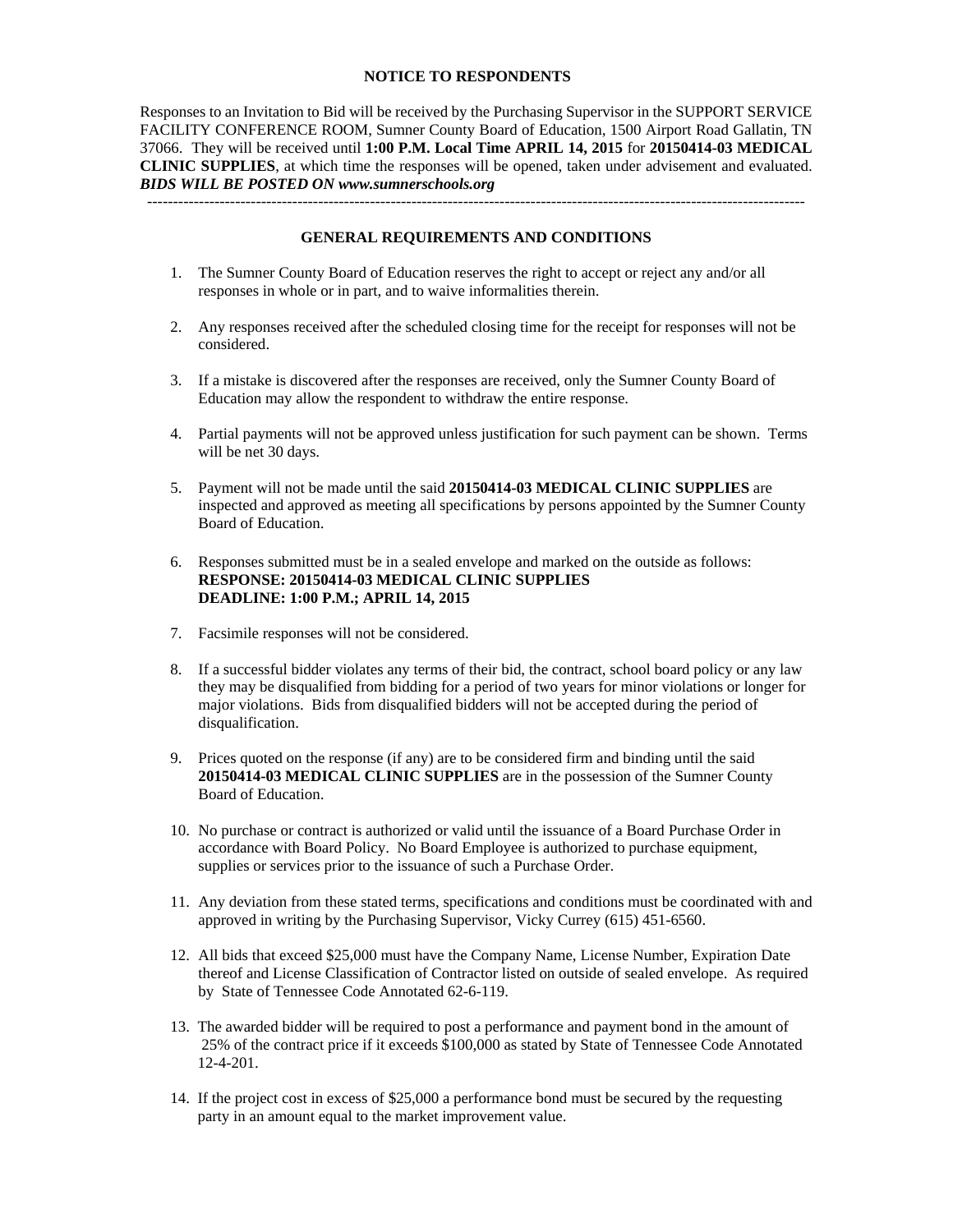# **20150414‐03 MEDICAL CLINIC SUPPLIES**

The Sumner County Board of Education, herein known as "School System", is soliciting bids for the purchase of medical supplies. The bidder must include pricing for materials and delivery.

Delivery Address: Sumner County Board of Education Attn: School Nurse Manager – Lisa Herren 695 East Main Street Gallatin, TN 37066

### **SPECIFIC INFORMATION**

The School System shall accept equal to or better than the referenced manufacturer's product. Bidders must list the Manufacturer and Model No. of the item bid in the NOTES section.

Example: Welch Allyn SureTemp Plus 360

- Description: 4-6 second oral/10 second auxiliary
	- $\triangleright$  Pediatric to 17 years
	- $\triangleright$  User-selectable icon and/or words identify measuring mode
	- $\triangleright$  Waterproof/stainless steel probe shaft, color coded interchangeable removable probe as well
	- $\triangleright$  Allows automatic probe cover ejection
	- $\triangleright$  Large LCD display in Fahrenheit or Celsius
	- $\triangleright$  Last Temperature recall
	- $\triangleright$  Battery Life Indicator
	- $\triangleright$  Rubberized Grips
	- $\triangleright$  Stores 25 probe covers
- Quantity Needed: 50

Example: Justin Recovery Couch

- Description: Latex-Free
	- $\geq$  2" Foam Padding
	- $\triangleright$  Innerspring construction
	- $\triangleright$  Naugahyde vinyl upholstery
	- $\geq 12$ -position adjustable head rest
	- $\triangleright$  Paper dispenser with one roll of table paper
	- $\triangleright$  Wood Legs
	- $\triangleright$  72" L x 20" H x 27" W, 300 lbs Capacity
- Quantity Needed: 8